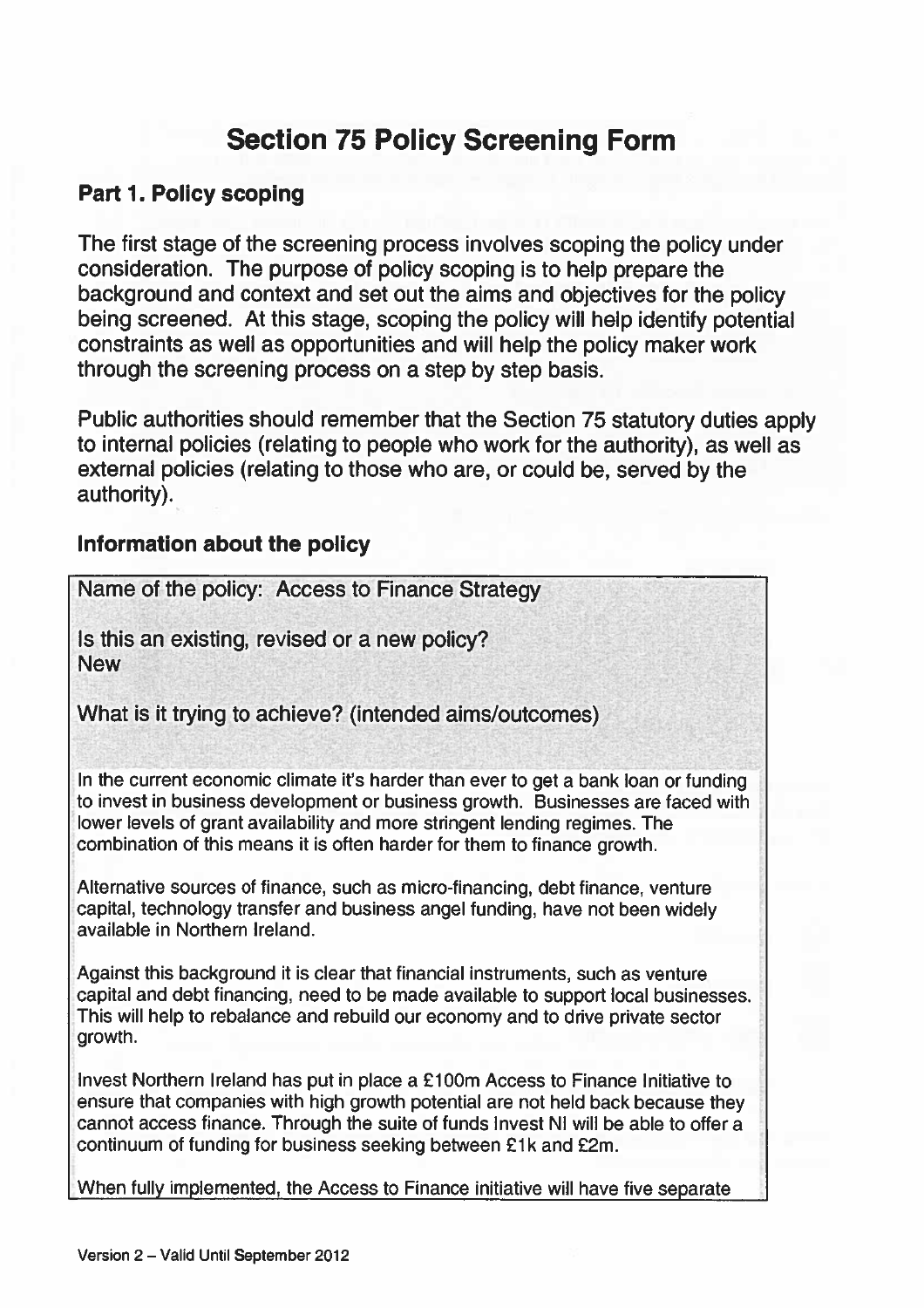| funds totalling more than £100m. This suite of support will ensure that companies<br>of all sizes and all spectrums of the development cycle have access to financial<br>support through a range of equity investment and debt financed models. |
|-------------------------------------------------------------------------------------------------------------------------------------------------------------------------------------------------------------------------------------------------|
| The funds available are the NISPO Funds; Co-Fund NI; the NI Growth Loan Fund,<br>the Small Business Loan Fund and the Development Fund.                                                                                                         |
| Are there any Section 75 categories which might be expected to<br>benefit from the intended policy?<br>If so, explain how.                                                                                                                      |
| No particular Section 75 category.                                                                                                                                                                                                              |
| Who initiated or wrote the policy?<br>Invest NI supported by DETI                                                                                                                                                                               |
| Who owns and who implements the policy?                                                                                                                                                                                                         |
| <b>Invest NI</b>                                                                                                                                                                                                                                |
|                                                                                                                                                                                                                                                 |
|                                                                                                                                                                                                                                                 |
|                                                                                                                                                                                                                                                 |

#### Implementation factors

Are there any factors which could contribute to/detract from the intended aim/outcome of the policy/decision?

If yes, are they



financial  $\frac{1}{\sqrt{2}}$  financial<br>legislative

other, please specify

# Main stakeholders affected

Who are the internal and external stakeholders (actual or potential) that the policy will impact upon?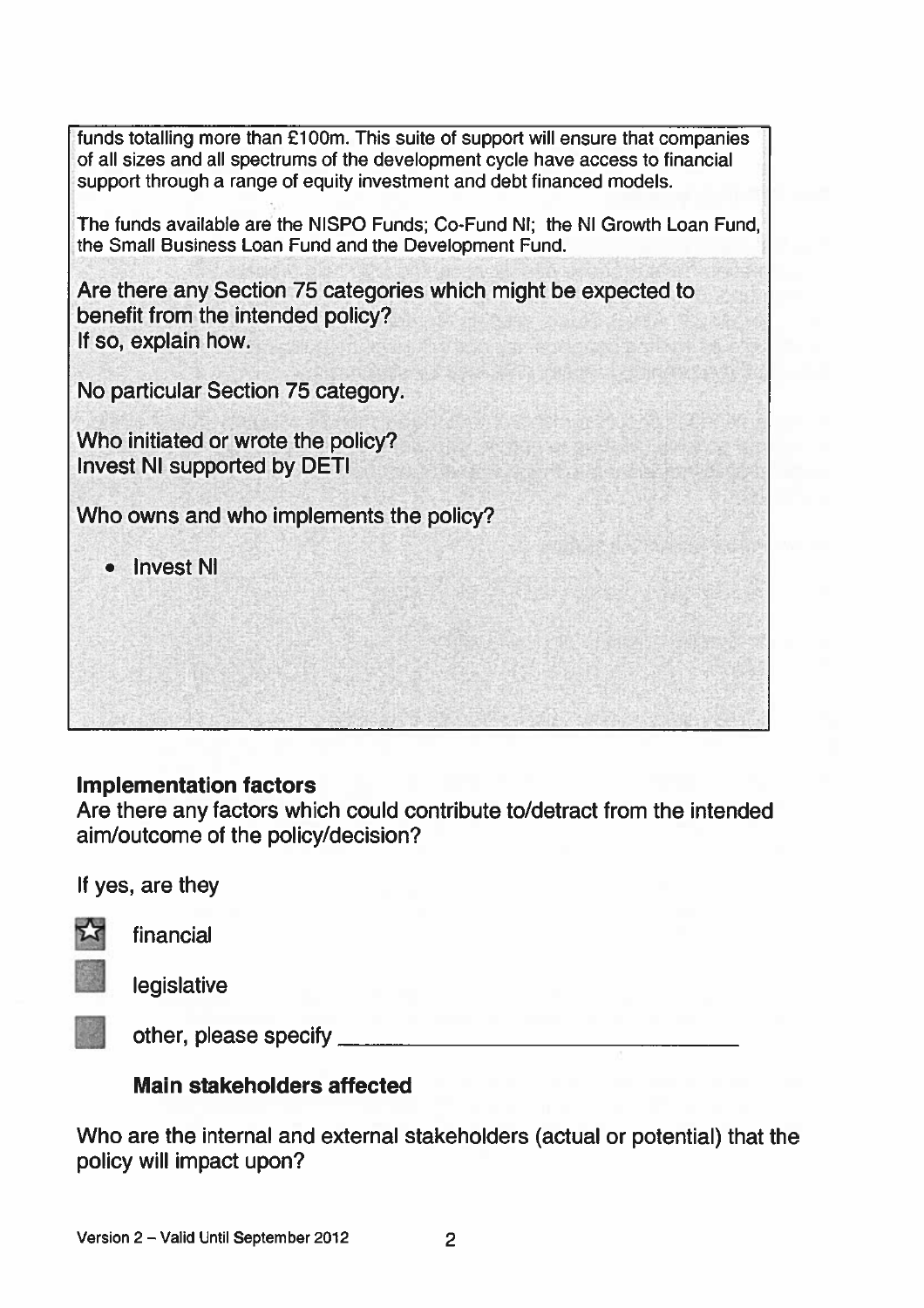staff

service users I

other public sector organisations

voluntary/community/trade unions

公 other, please specify \_\_\_\_\_Other finance institutions

Some of the funds under this strategy are dependent on private sector finance and in the current economic climate this may be difficult to obtain. This is currently contributing to a delay in the launch of the Development Fund.

# Other policies with a bearing on this policy

• what are they?

Internal and governmental policies relating to our financial instruments and EU risk capital guidelines.

# Available evidence

Evidence to help inform the screening process may take many forms. Public authorities should ensure that their screening decision is informed by relevant data. What evidence/information (both qualitative and quantitative) have you gathered to inform this policy? Specify details for each of the Section 75 categories.

| <b>Section 75</b><br>category | <b>Details of evidence/information</b>                                                                                                                                                                                                                                                                         |
|-------------------------------|----------------------------------------------------------------------------------------------------------------------------------------------------------------------------------------------------------------------------------------------------------------------------------------------------------------|
| <b>ALL</b>                    | The Access to Finance Strategy has been developed and<br>informed by economic need (using independently commissioned<br>economic appraisals) and the proposed suite of support will<br>ensure that companies of all sizes and all spectrums of the<br>development cycle will have access to financial support. |

# Needs, experiences and priorities

Taking into account the information referred to above, what are the different needs, experiences and priorities of each of the following categories, in relation to the particular policy/decision? Specify details for each of the Section 75 categories

Version 2 – Valid Until September 2012 3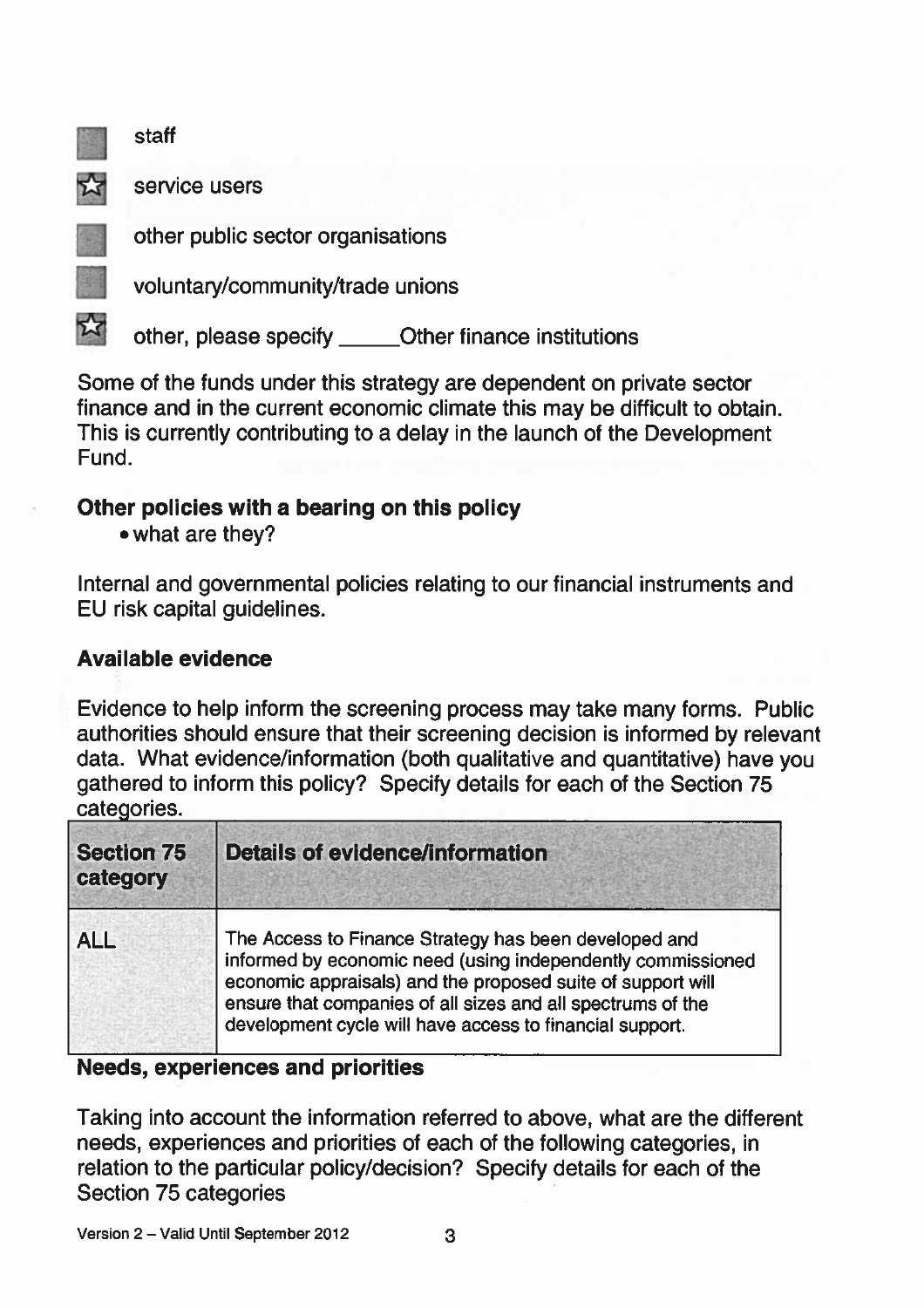| <b>Section 75</b><br>category | Details of needs/experiences/priorities                                                                                                                   |  |
|-------------------------------|-----------------------------------------------------------------------------------------------------------------------------------------------------------|--|
| <b>Religious</b><br>belief    | <b>None</b>                                                                                                                                               |  |
| <b>Political</b><br>opinion   | <b>None</b>                                                                                                                                               |  |
| <b>Racial group</b>           | Alternative formats available on request.                                                                                                                 |  |
| Age                           | <b>None</b>                                                                                                                                               |  |
| <b>Marital status</b>         | <b>None</b>                                                                                                                                               |  |
| <b>Sexual</b><br>orientation  | <b>None</b>                                                                                                                                               |  |
| Men and<br>women<br>generally | <b>None</b>                                                                                                                                               |  |
| <b>Disability</b>             | Literature will be available in alternative formats.<br>Support such as interpreters will be available on<br>request. Adjustment will be made on request. |  |
| <b>Dependants</b>             | <b>None</b>                                                                                                                                               |  |

# Part 2. Screening questions

# **Introduction**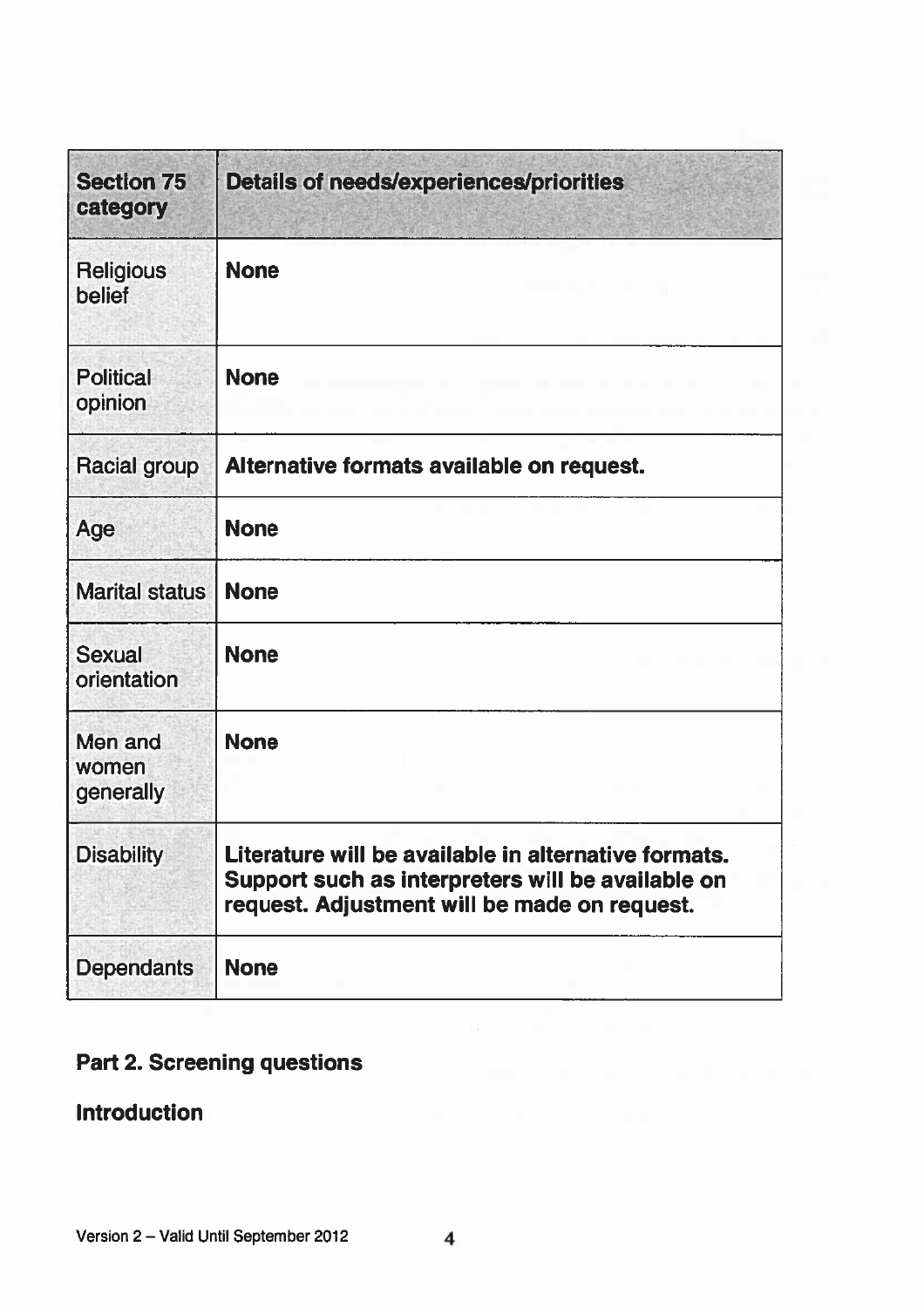In making a decision as to whether or not there is a need to carry out an equality impact assessment, the public authority should consider its answers to the questions 1-4 which are given on pages 66-68 of this Guide.

If the public authority's conclusion is **none** in respect of all of the Section 75 equality of opportunity and/or good relations categories, then the public authority may decide to screen the policy out. If a policy is 'screened out' as having no relevance to equality of opportunity or good relations, a public authority should give details of the reasons for the decision taken.

If the public authority's conclusion is **major** in respect of one or more of the Section 75 equality of opportunity and/or good relations categories, then consideration should be given to subjecting the policy to the equality impact assessment procedure.

If the public authority's conclusion is **minor** in respect of one or more of the Section 75 equality categories and/or good relations categories, then consideration should still be given to proceeding with an equality impact assessment, or to:

- measures to mitigate the adverse impact; or
- the introduction of an alternative policy to better promote equality of opportunity and/or good relations.

# In favour of a 'major' impact

- a) The policy is significant in terms of its strategic importance;
- b) Potential equality impacts are unknown, because, for example, there is insufficient data upon which to make an assessment or because they are complex, and it would be appropriate to conduct an equality impact assessment in order to better assess them;
- c) Potential equality and/or good relations impacts are likely to be adverse or are likely to be experienced disproportionately by groups of people including those who are marginalised or disadvantaged;
- d) Further assessment offers a valuable way to examine the evidence and develop recommendations in respect of a policy about which there are concerns amongst affected individuals and representative groups, for example in respect of multiple identities;
- e) The policy is likely to be challenged by way of judicial review;
- f) The policy is significant in terms of expenditure.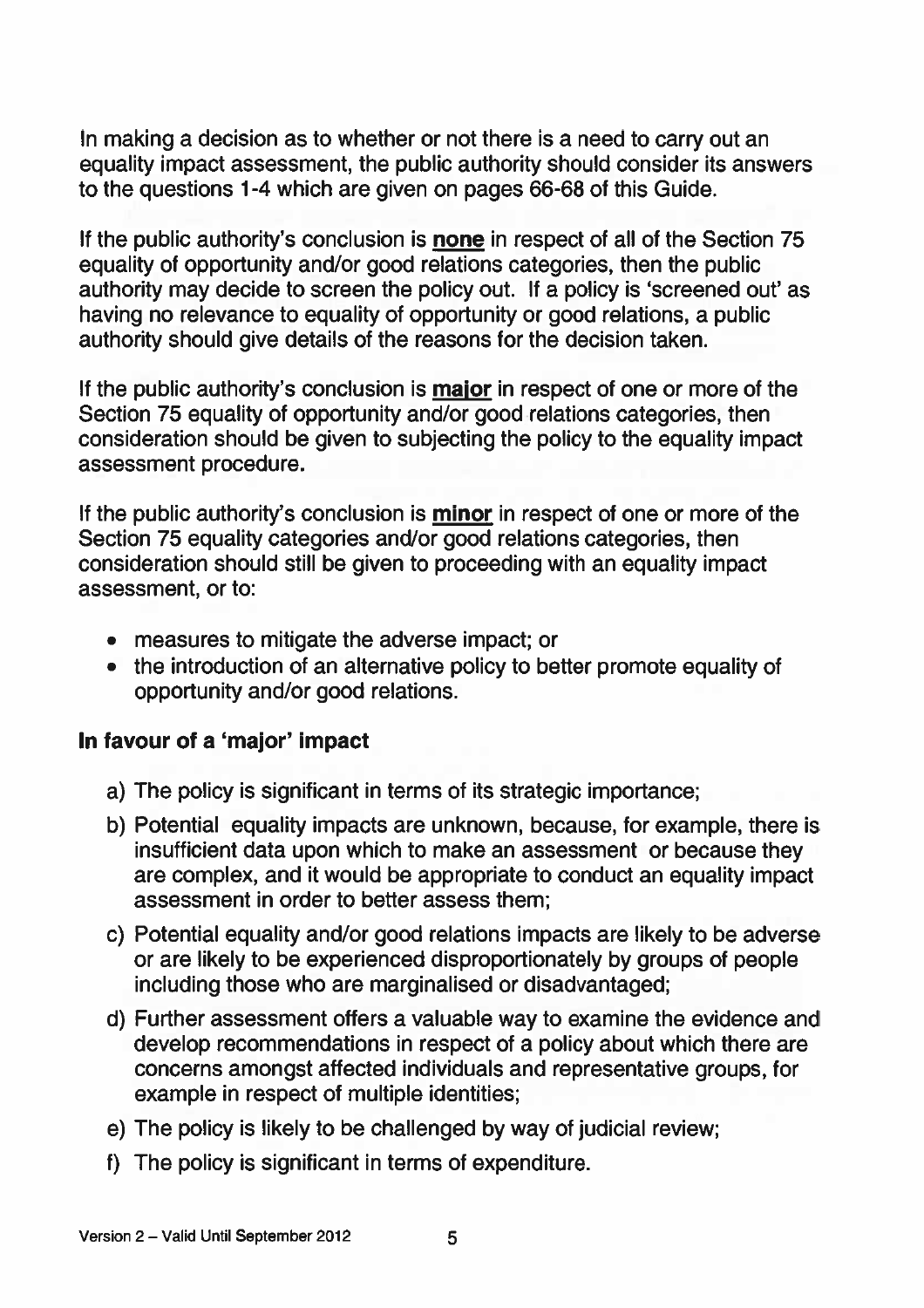# In favour of 'minor' impact

- a) The policy is not unlawfully discriminatory and any residual potential impacts on people are judged to be negligible;
- b) The policy, or certain proposals within it, are potentially unlawfully discriminatory, but this possibility can readily and easily be eliminated by making appropriate changes to the policy or by adopting appropriate mitigating measures;
- c) Any asymmetrical equality impacts caused by the policy are intentional because they are specifically designed to promote equality of opportunity for particular groups of disadvantaged people;
- d) By amending the policy there are better opportunities to better promote equality of opportunity and/or good relations.

### In favour of none

- a) The policy has no relevance to equality of opportunity or good relations.
- b) The policy is purely technical in nature and will have no bearing in terms of its likely impact on equality of opportunity or good relations for people within the equality and good relations categories.

Taking into account the evidence presented above, consider and comment on the likely impact on equality of opportunity and good relations for those affected by this policy, in any way, for each of the equality and good relations categories, by applying the screening questions given overleaf and indicate the level of impact on the group i.e. minor, major or none.

### Screening questions

| minor/major/none       | What is the likely impact on equality of opportunity for those affected<br>by this policy, for each of the Section 75 equality categories? |                                      |
|------------------------|--------------------------------------------------------------------------------------------------------------------------------------------|--------------------------------------|
| Section 75<br>category | Details of policy impact                                                                                                                   | Level of impact?<br>minor/major/none |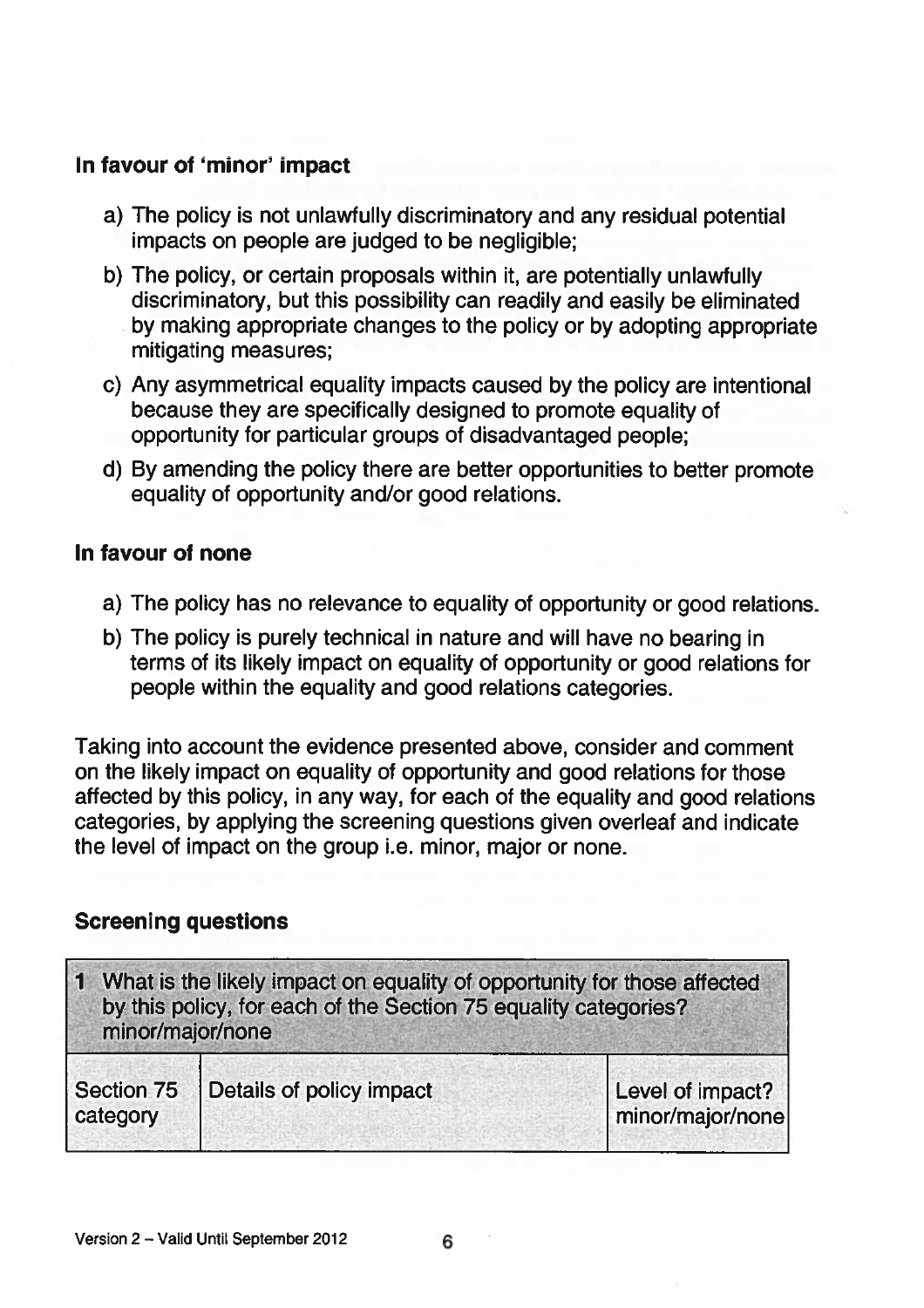| All | None anticipated at this time. | <b>None</b> |
|-----|--------------------------------|-------------|
|     |                                |             |

3 To what extent is the policy likely to impact on good relations between people of different religious belief, political opinion or racial group? minor/major/none Good Details of policy impact Level of impact relations  $\blacksquare$ category

| All | None anticipated at this time. | <b>None</b> |
|-----|--------------------------------|-------------|

| 4 Are there opportunities to better promote good relations between<br>people of different religious belief, political opinion or racial group? |                         |                                                                                                                                                                    |  |
|------------------------------------------------------------------------------------------------------------------------------------------------|-------------------------|--------------------------------------------------------------------------------------------------------------------------------------------------------------------|--|
| Good<br>relations<br>category                                                                                                                  | If Yes, provide details | If No, provide reasons                                                                                                                                             |  |
| <b>All</b>                                                                                                                                     |                         | No this strategy does not<br>lend itself to particular<br>promotion in this area<br>and is applicable across<br>companies at stages in<br>their development cycle. |  |

# Additional considerations

### Multiple identity

Generally speaking, people can fall into more than one Section 75 category. Taking this into consideration, are there any potential impacts of the policy/decision on people with multiple identities? (For example; disabled minority ethnic people; disabled women; young Protestant men; and young lesbians, gay and bisexual people).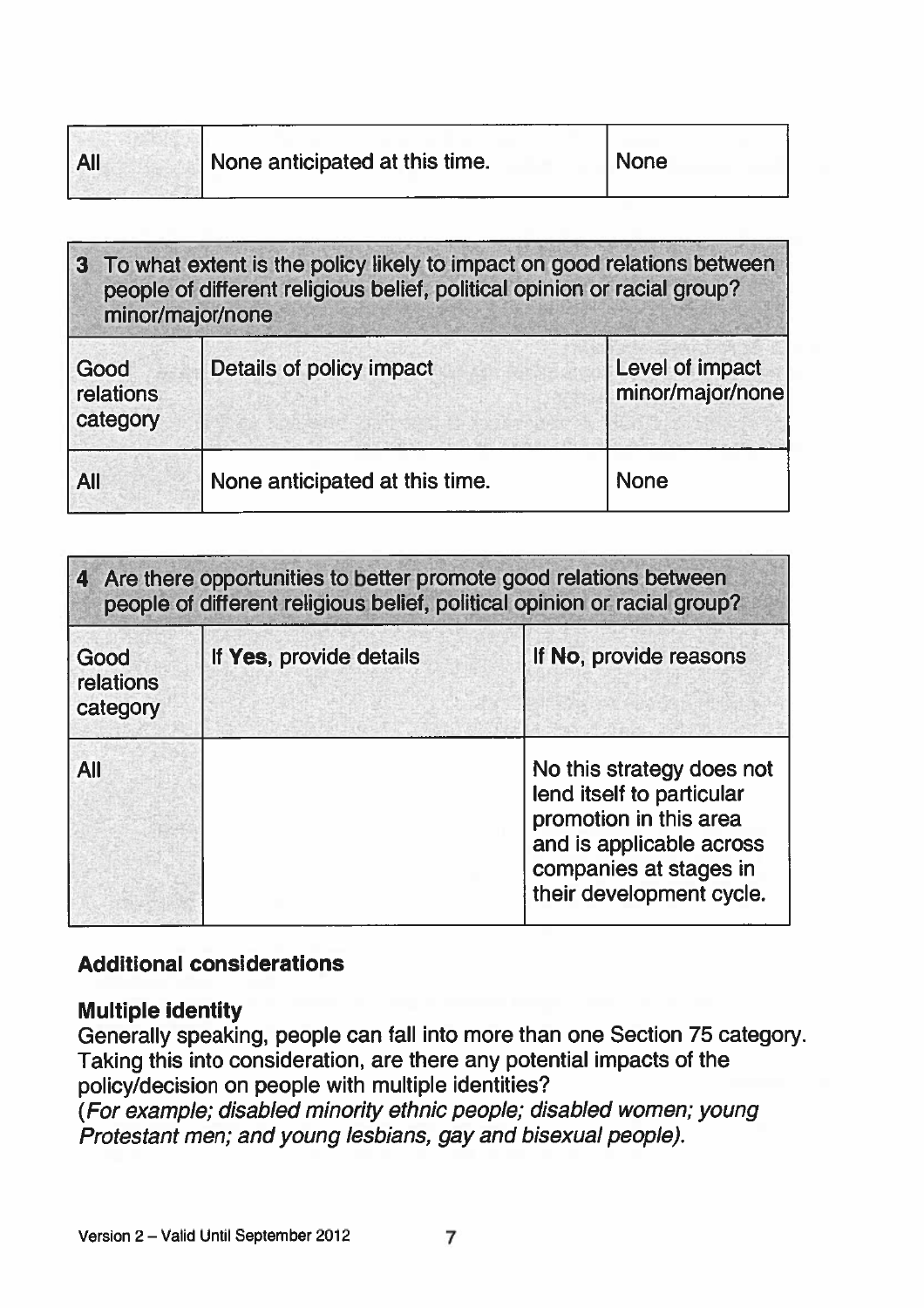Provide details of data on the impact of the policy on people with multiple identities. Specify relevant Section 75 categories concerned.

|      | . |  |
|------|---|--|
| None |   |  |
|      |   |  |
|      |   |  |
|      |   |  |

### Part 3. Screening decision

If the decision is not to conduct an equality impact assessment, please provide details of the reasons.

We do not feel an EQIA is necessary at this time, however we will continue to monitor any outcomes of the strategy.

If the decision is not to conduct an equality impact assessment the public authority should consider if the policy should be mitigated or an alternative policy be introduced.

No mitigation necessary at this time.

If the decision is to subject the policy to an equality impact assessment, please provide details of the reasons: N/A

All public authorities' equality schemes must state the authority's arrangements for assessing and consulting on the likely impact of policies adopted or proposed to be adopted by the authority on the promotion of equality of opportunity. The Commission recommends screening and equality impact assessment as the tools to be utilised for such assessments. Further advice on equality impact assessment may be found in a separate Commission publication: Practical Guidance on Equality Impact Assessment.

### **Mitigation**

When the public authority concludes that the likely impact is 'minor' and an equality impact assessment is not to be conducted, the public authority may consider mitigation to lessen the severity of any equality impact, or the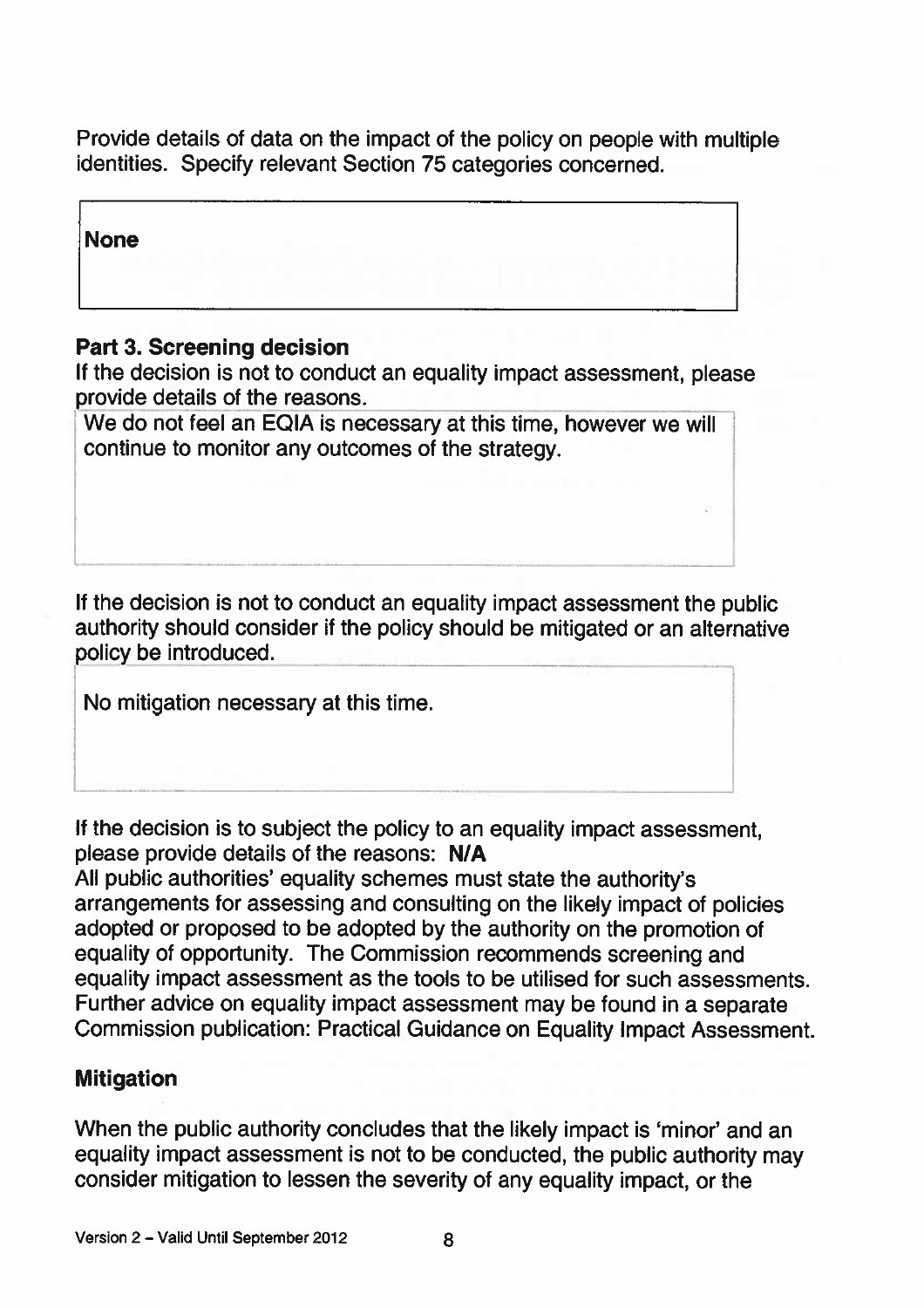introduction of an alternative policy to better promote equality of opportunity or good relations.

Can the policy/decision be amended or changed or an alternative policy introduced to better promote equality of opportunity and/or good relations?

If so, give the reasons to support your decision, together with the proposed changes/amendments or alternative policy.



#### Timetabling and prioritising

Factors to be considered in timetabling and prioritising policies for equality impact assessment.

If the policy has been 'screened in' for equality impact assessment, then please answer the following questions to determine its priority for timetabling the equality impact assessment.

On a scale of 1-3, with <sup>1</sup> being the lowest priority and 3 being the highest, assess the policy in terms of its priority for equality impact assessment.

| <b>Priority criterion</b>                            | <b>Rating</b><br>$(1-3)$ |
|------------------------------------------------------|--------------------------|
| Effect on equality of opportunity and good relations |                          |
| Social need                                          |                          |
| Effect on people's daily lives                       |                          |
| Relevance to a public authority's functions          |                          |

Note: The Total Rating Score should be used to prioritise the policy in rank order with other policies screened in for equality impact assessment. This list of priorities will assist the public authority in timetabling. Details of the Public Authority's Equality Impact Assessment Timetable should be included in the quarterly Screening Report.